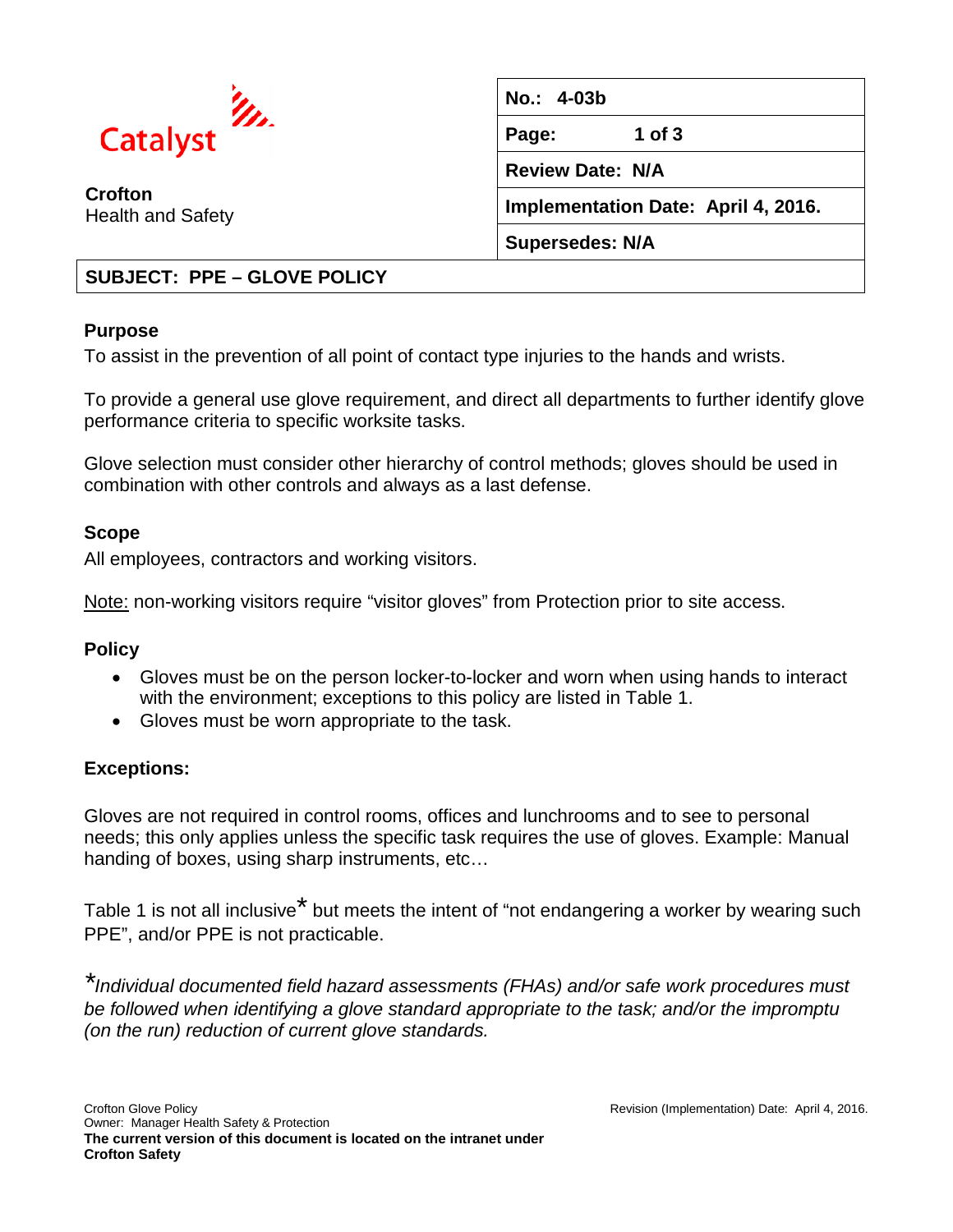# **Table 1: Exceptions. (***Not limited to)*

*\*\*"Working on / in / around" defined as; utilizing touch or near-touch (within arm length)*

| Department            | Task/Areas                                                                                                                                                                                                                                                                                                                                                                                                                                                                                                                                                                                                                                                                                                                                                                                                                                                                                                                                                                                                                    |
|-----------------------|-------------------------------------------------------------------------------------------------------------------------------------------------------------------------------------------------------------------------------------------------------------------------------------------------------------------------------------------------------------------------------------------------------------------------------------------------------------------------------------------------------------------------------------------------------------------------------------------------------------------------------------------------------------------------------------------------------------------------------------------------------------------------------------------------------------------------------------------------------------------------------------------------------------------------------------------------------------------------------------------------------------------------------|
| <b>General Common</b> | Offices / Lunchrooms / Control Rooms<br>Using touch screens / keypads / keyboards or cell<br>phones.<br>**Working in close proximity to in-going nips (i.e. you<br>are close enough to touch the in-going nip).<br>**When working around any rotating tools that a glove<br>could get entangled in (e.g.: around lathes, drill<br>presses and/or hand power tools).<br>Using precision tools (e.g. micrometers, dial<br>indicators, feeler gauges, etc.). Excluding tape<br>measures.<br>Hand writing by taking notes or filling out forms with<br>pen or pencil (or other writing instrument).<br>Handling small parts that require greater dexterity<br>(small fasteners, screws, washers, small nozzles,<br>etc).<br>Using hand held diagnostic equipment meters or<br>monitors (e.g. confined space gas monitor, laser<br>alignment probe, etc).<br>Using crane controls.<br>When handling adhesive tape (splice tape, electrical<br>tape, Teflon tape, labels, etc)<br>Operating Mobile Equipment (Forklift, loader etc) |
|                       |                                                                                                                                                                                                                                                                                                                                                                                                                                                                                                                                                                                                                                                                                                                                                                                                                                                                                                                                                                                                                               |